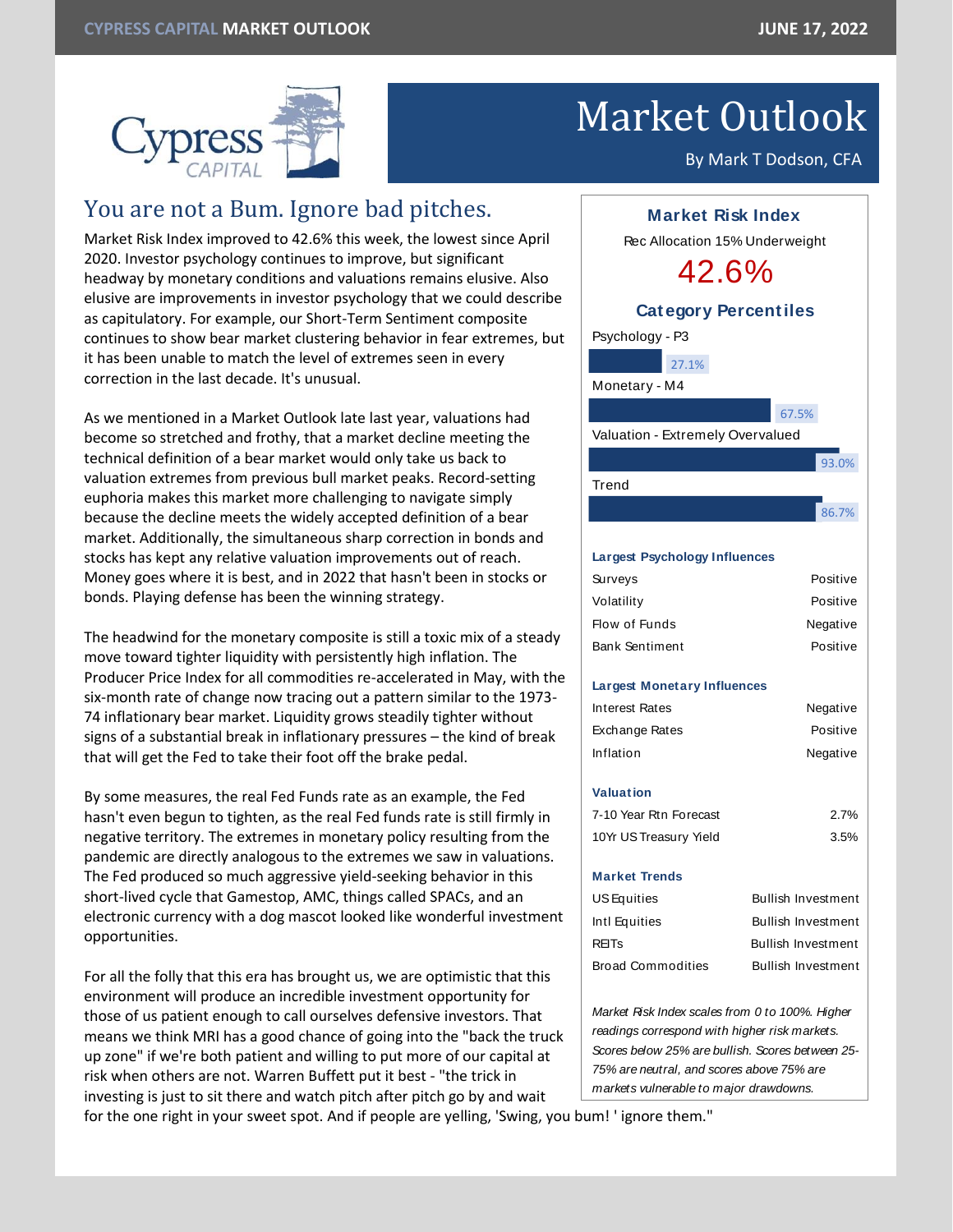# **Charts of the Week**



#### **Short-Term Sentiment is pessimistic, but extremes are not consistent with the end of a bear market.**

**Producer Price Index inflation re-accelerates in May. We need to see a sharp drop in PPI.**

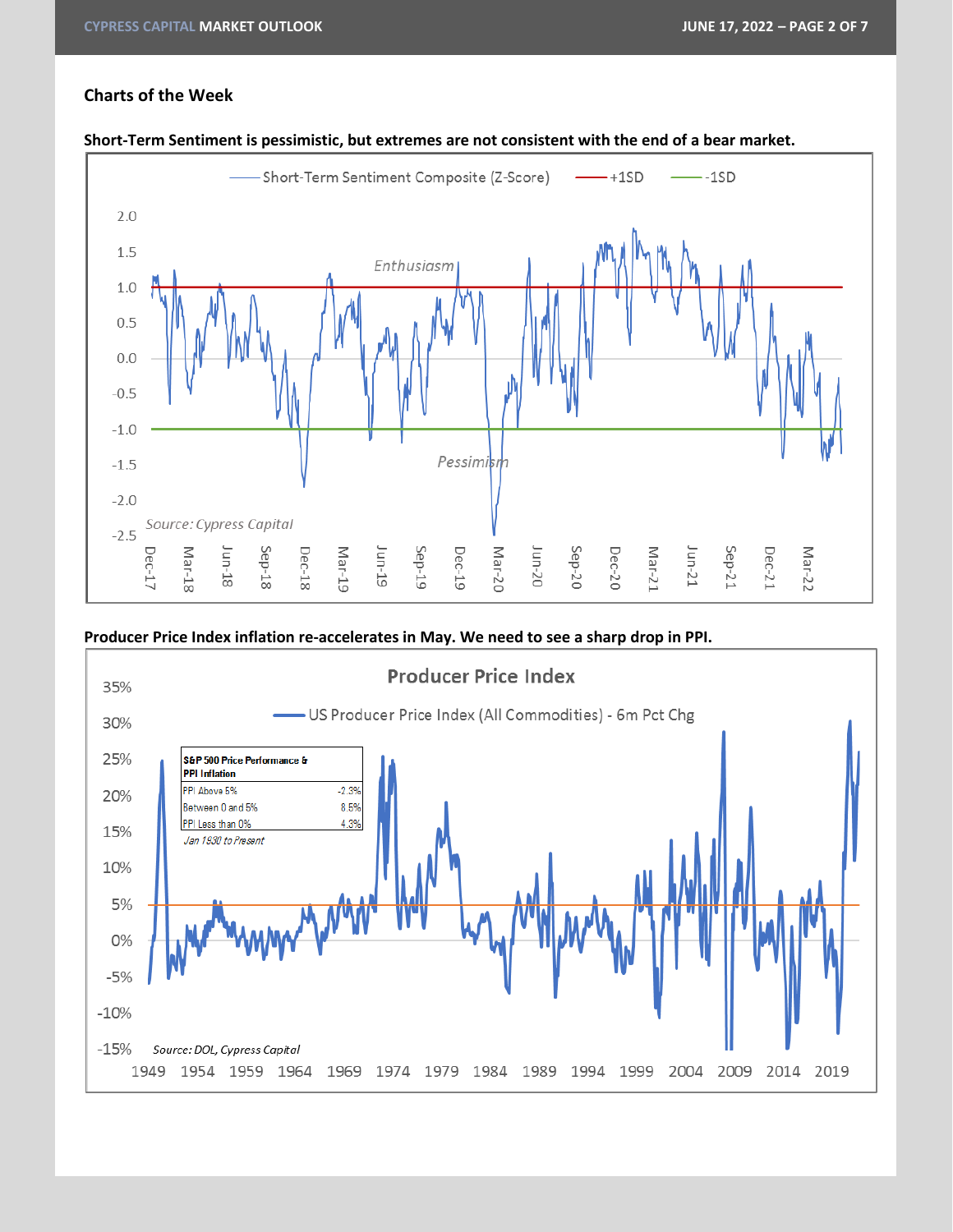### **The Wealth Effect is taking a record hit.**



*Source: @MichaelKantro*



**Largest combined drawdown in stock and bond markets since 1980.**

*Source: Bespoke Investment Group*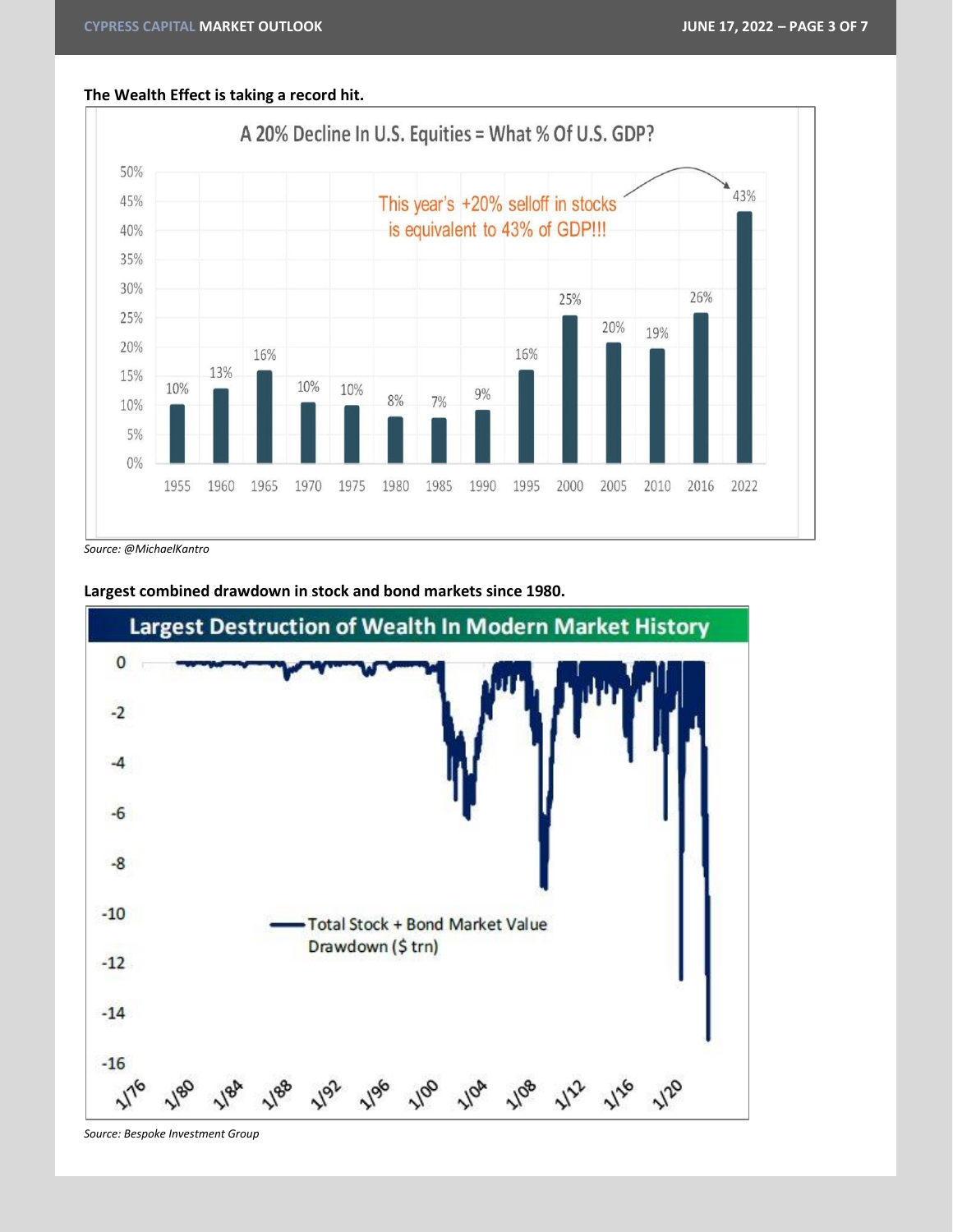**Google searches for 'Recession' are setting a record.**



**Retail investors are still buying the dip in Crypto.**

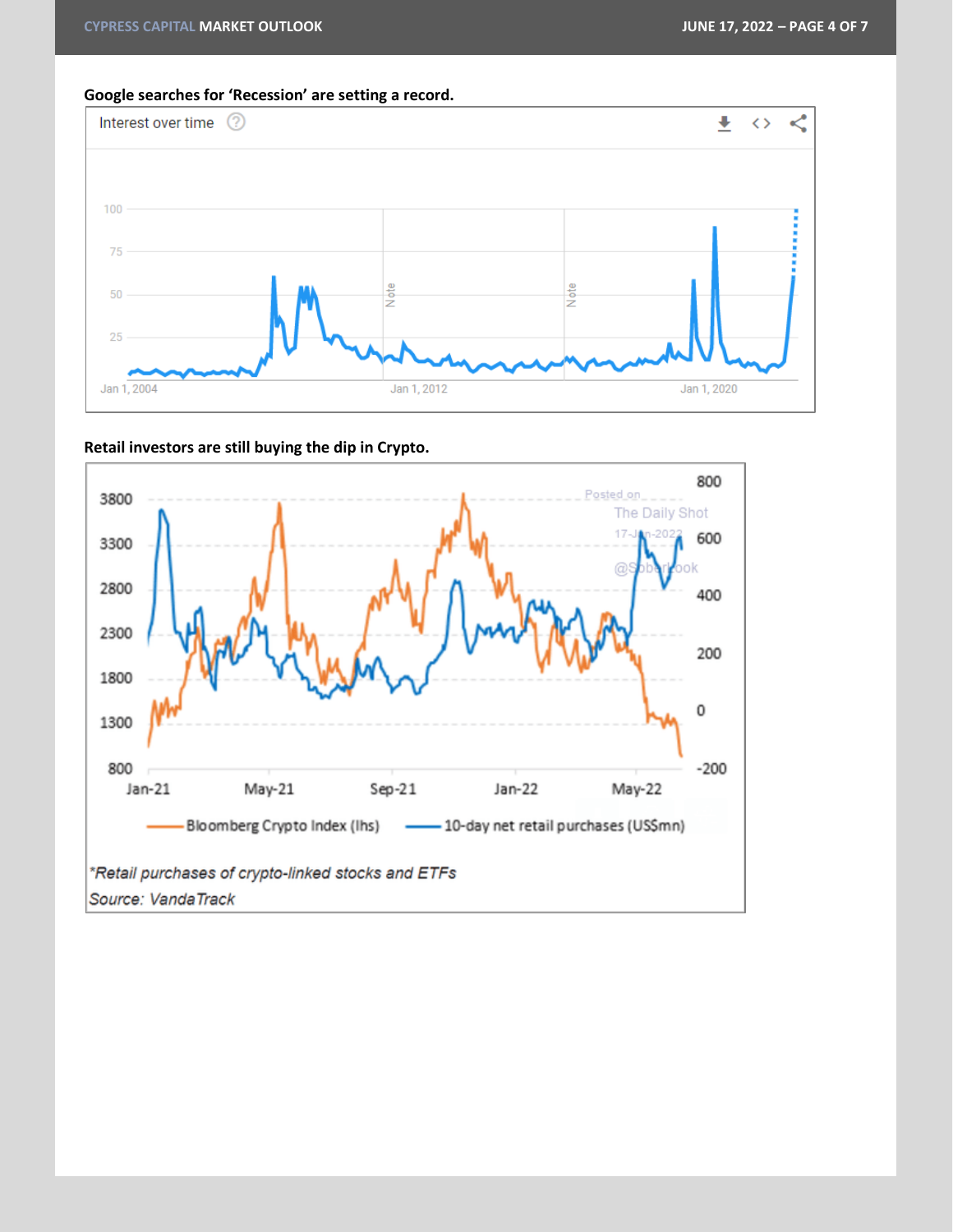

**Record gap has formed between homes under construction and sales.**

*Source: Michael Arouet*

**The largest number of stocks are trading below cash value since 2008 decline.**

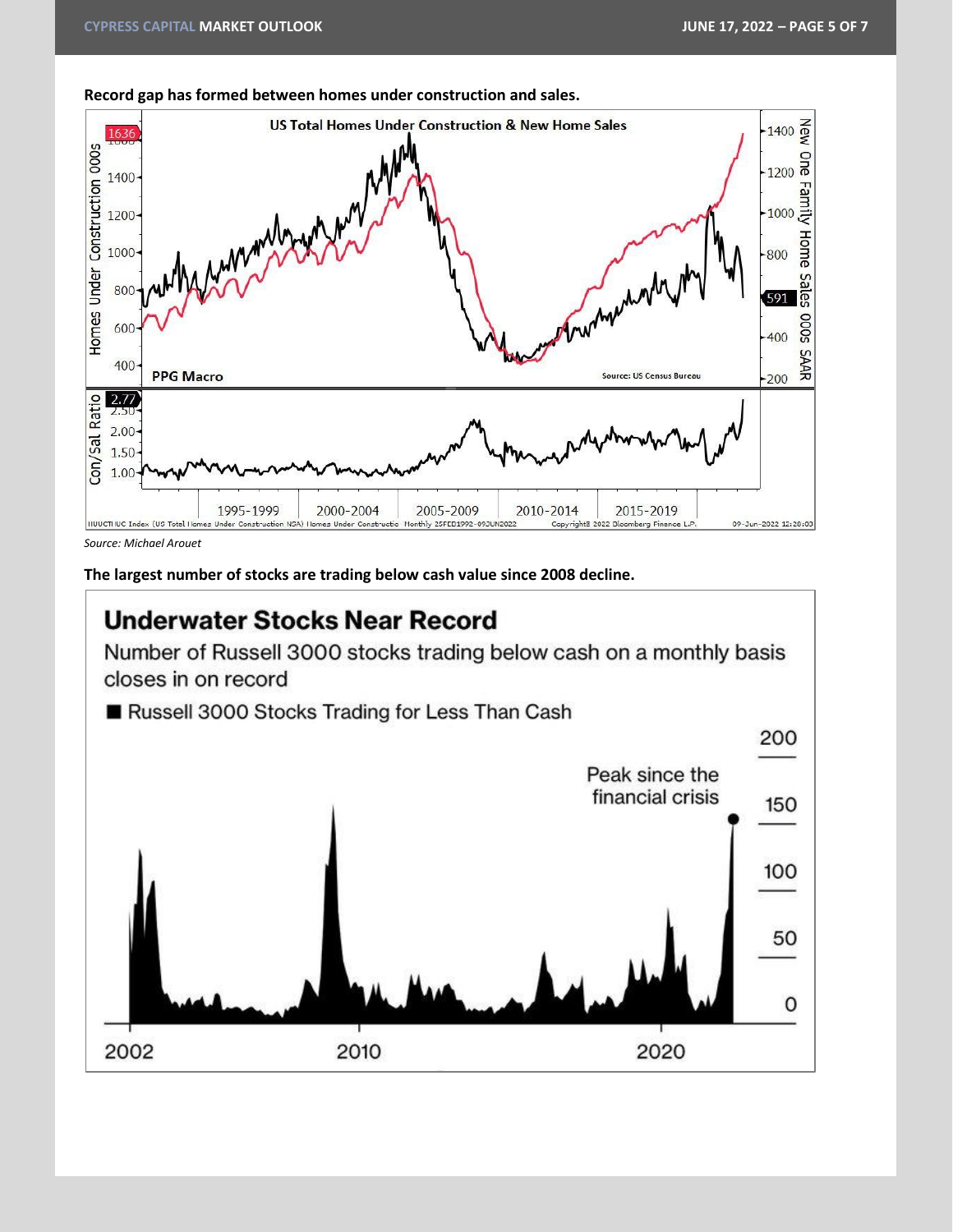# **Consumer Stress is the highest since the early 1980s**



**Inflation has driven consumers to a combination of higher credit and lower confidence.**